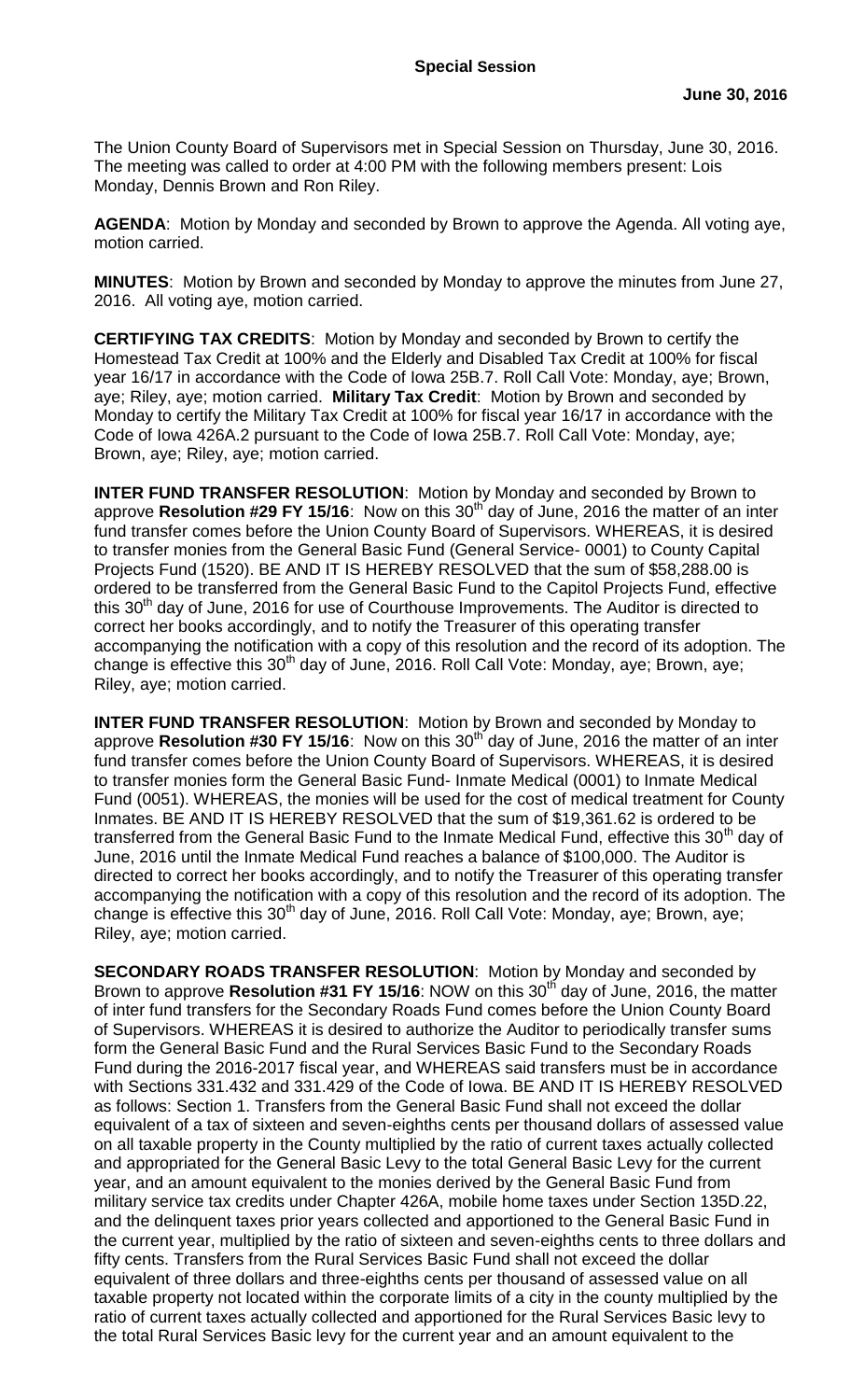monies derived by the Rural Services Basic Fund from the military service tax credits under Chapter 426A, mobile home taxes under Section 135D.22, and delinquent taxes for prior years collected and apportioned to the Rural Services Basic Fund in the current year, multiplied by the ratio of three dollars and three-eighths cents to three dollars and ninety=five cents. Section 2. After being notified of the apportionment of current property taxes, state replacements against levied property taxes, mobile hoke taxes, military service tax credits, and delinquent taxes prior years collected and apportioned to the General Basic Fund or Rural Services Basic Fund, the Auditor shall order a transfer from said fund to the Secondary Roads Fund. Section 3. The amount of the transfer required by Section 2 shall be equal to the apportionment made under Section 2 to the General Basic Fund or Rural Services Basic Fund, respectively. Multiplied by the ratio of said funds 100% will transfer to the Secondary Roads Fund, to the sum of said funds total current property tax levy, total mobile home taxes, total military service tax credits, and total delinquent taxes. Section 4. Notwithstanding the provisions of Section 2 and 3 of this resolution, total transfers of current taxes to the Secondary Roads Fund shall not exceed the amounts specified in Section 1. Section 5. Notwithstanding the provisions of Section 2 and 3, and amount of transfer shall not exceed the available fund balances in the transferring fund. Section 6. The Auditor is directed to correct her books when said operating transfers are made and to notify the Treasurer and County Engineer of the amounts of said transfers. The above and foregoing resolution was adopted by the Board of Supervisors of Union County on this  $30<sup>th</sup>$  day of June, 2016. Roll Call Vote: Monday, aye; Brown, aye; Riley, aye; motion carried.

**APPROPRIATIONS RESOLUTION**: Motion by Brown and seconded by Monday to approve **Resolution #32 FY 15/16**: NOW on this 30<sup>th</sup> day of June, 2016, the matter of establishing fiscal year 2016-2017 appropriations comes before the Union County Board of Supervisors. WHEREAS it is desired to make appropriations for each of the different offices and department's for the fiscal year beginning July 1, 2016, and WHEREAS such action is in accordance with Section 331.434(6) of the Code of Iowa. BE AND IT IS HEREBY RESOLVED by the Board of Supervisors of Union County as follows: Section 1. The amounts itemized by office or department on the attached schedule are hereby appropriated from the county's resources as so itemized, to the office or department listed in the first column on the same line of the attached schedule. This represents 100% of the office's or departments total fiscal year 2016-2017 budget. Section 2. Subject to the provisions of County procedures and regulations, and applicable state law, the appropriations authorized under Section 1 shall constitute authorization for the office or department listed to make expenditures or incur obligations effective July 1, 2016. Section 3. In accordance with Section 331.437 of the Code of Iowa, no office or department shall expend any money or incur any liability, or enter into any contract to expend any money or incur any liability, or enter into any contract which by its terms involves the expenditure of money for any purpose in excess of the amounts appropriated pursuant to this resolution. Section 4. If at any time during the 2016-2017 budget year, the Auditor shall ascertain that the available resources for that year will be less than the total appropriation, she shall immediately so inform the Board and recommend appropriate corrective action. Section 5. The Auditor shall establish separate accounts for the appropriations authorized in Section 1, each of which account shall indicate the amount of the appropriation, the amounts charged thereto, and the unencumbered balance. The Auditor shall report that status of such accounts to the applicable offices and departments monthly during the 2016-2017 budget year. Section 6. All appropriations authorized pursuant to this resolution shall lapse at the close of business on June 30, 2017. Roll Call Vote: Monday, aye; Brown, aye; Riley, aye; motion carried.

| <b>Fiscal Year 16-17</b>      |         |                       |                     |                     |                              |                |                 |                |              |                                |               |                        |              |                              |                         |                           |             |
|-------------------------------|---------|-----------------------|---------------------|---------------------|------------------------------|----------------|-----------------|----------------|--------------|--------------------------------|---------------|------------------------|--------------|------------------------------|-------------------------|---------------------------|-------------|
| 100%                          |         |                       |                     |                     |                              |                |                 |                |              |                                |               |                        |              |                              |                         |                           |             |
| <b>DEPARTMENT</b>             |         | <b>DEPT # General</b> | <b>General</b>      | Rural               | <b>Secondary Flood &amp;</b> |                | <b>Debt</b>     | <b>Capital</b> |              | <b>REAP Co Hith Ins Mental</b> |               | <b>Recorders Trust</b> |              | <b>Comminsary Chartable/</b> |                         | <b>Depreciation Total</b> |             |
|                               |         | <b>Basic</b>          | <b>Supplemental</b> | <b>Basic</b>        | <b>Roads</b>                 | <b>Erosion</b> | <b>Service</b>  | Project        |              |                                | <b>Health</b> | <b>Mgmt Fund Fund</b>  |              | Fund                         | <b>Educational Fund</b> |                           | <b>Dept</b> |
| Supervisors                   | $_{01}$ | 85.559                | 67,107              |                     |                              |                |                 |                |              |                                |               |                        |              |                              |                         |                           | 152,666     |
| Auditor                       | 02      | 124,658               | 276,083             |                     |                              |                |                 |                |              |                                |               |                        |              |                              |                         |                           | 400,741     |
| <b>Treasurer</b>              | 03      | 225,308               | 103,895             |                     |                              |                |                 |                |              |                                |               |                        |              |                              |                         |                           | 329,203     |
| Attorney                      | 04      | 149,744               | 58,589              |                     |                              |                |                 |                |              |                                |               |                        |              |                              |                         |                           | 208,333     |
| Sheriff                       | 05      | 799,152               | 305,105             | 95.955              |                              |                |                 |                |              |                                |               |                        |              | 4.000                        |                         |                           | 1,204,212   |
| Recorder                      | 07      | 124.197               | 53,026              |                     |                              |                |                 |                |              |                                |               | 3.000                  |              |                              |                         |                           | 180,223     |
| <b>Building and Grounds</b>   | 08      | 142,855               | 15,277              |                     |                              |                |                 |                |              |                                |               |                        |              |                              |                         |                           | 158,132     |
| <b>Vegatation Mgmt</b>        | 18      |                       |                     | 253,600             |                              |                |                 |                |              |                                |               |                        |              |                              |                         |                           | 253,600     |
| <b>County Engineer</b>        | 20      |                       |                     |                     | 4.320.170                    |                |                 |                |              |                                |               |                        |              |                              |                         |                           | 4,320,170   |
| <b>Veteran Affairs</b>        | 21      | 78,550                | 3,375               |                     |                              |                |                 |                |              |                                |               |                        |              |                              |                         |                           | 81,925      |
| Conservation                  | 22      | 343,431               | 77,598              |                     |                              |                |                 |                | 22,000 7,000 |                                |               |                        | 15,000       |                              |                         |                           | 465,029     |
| Sanitarian/Bd of Health       | 23      | 1.250                 |                     | 147,953             |                              |                |                 |                |              |                                |               |                        |              |                              |                         |                           | 149,203     |
| <b>Human Services</b>         | 25      | 143,105               | 32,375              |                     |                              |                |                 |                |              |                                |               |                        |              |                              |                         |                           | 175,480     |
| <b>Care Facility</b>          | 26      |                       |                     |                     |                              |                |                 |                |              |                                |               |                        | 24.193       |                              |                         | 20,600                    | 44,793      |
| <b>Court Administration</b>   | 30      |                       | 1,000               |                     |                              |                |                 |                |              |                                |               |                        |              |                              |                         |                           | 1,000       |
| <b>District Court</b>         | 31      |                       | 60,500              |                     |                              |                |                 |                |              |                                |               |                        |              |                              |                         |                           | 60,500      |
| <b>General Services</b>       | 51      | 3,406,338             | 431,000             | 36,500              |                              | 8,500          |                 | 60.650         |              |                                |               |                        |              |                              |                         |                           | 3,942,988   |
| Landfill                      | 53      |                       |                     | 25,460              |                              |                |                 |                |              |                                |               |                        |              |                              |                         |                           | 25,460      |
| <b>Health Insurance Fund</b>  | 55      |                       |                     |                     |                              |                |                 |                |              | 1,307,500                      |               |                        |              |                              |                         |                           | 1,307,500   |
| <b>Mental Health</b>          | 60      |                       |                     |                     |                              |                |                 |                |              |                                | 1,219,018     |                        |              |                              |                         |                           | 1,219,018   |
| Co-op Urban Rnl Debt          |         |                       |                     |                     |                              |                | 305.200         |                |              |                                |               |                        |              |                              |                         |                           | 305,200     |
| Co-op Debt Service            |         |                       |                     |                     |                              |                | 213.200         |                |              |                                |               |                        |              |                              |                         |                           | 213,200     |
| <b>County Debt Fund</b>       |         |                       |                     |                     |                              |                | 799,156         |                |              |                                |               |                        |              |                              |                         |                           | 799,156     |
| Litigation                    |         |                       |                     |                     |                              |                |                 |                |              |                                |               |                        |              |                              |                         |                           |             |
| Sub total                     |         |                       |                     |                     |                              |                |                 |                |              |                                |               |                        |              |                              |                         |                           | 15,997,732  |
| <b>Trans to Secondary Rds</b> |         | 82.848                |                     | 776,579             |                              |                |                 |                |              |                                |               |                        |              |                              |                         |                           | 859,427     |
| <b>TOTAL</b>                  |         | 5,706,995             |                     | 1,484,930 1,336,047 | 4,320,170                    |                | 8,500 1,317,556 |                | 82,650 7,000 | 1,307,500 1,219,018            |               |                        | 3,000 39,193 | 4.000                        |                         | 20,600                    | 16,857,159  |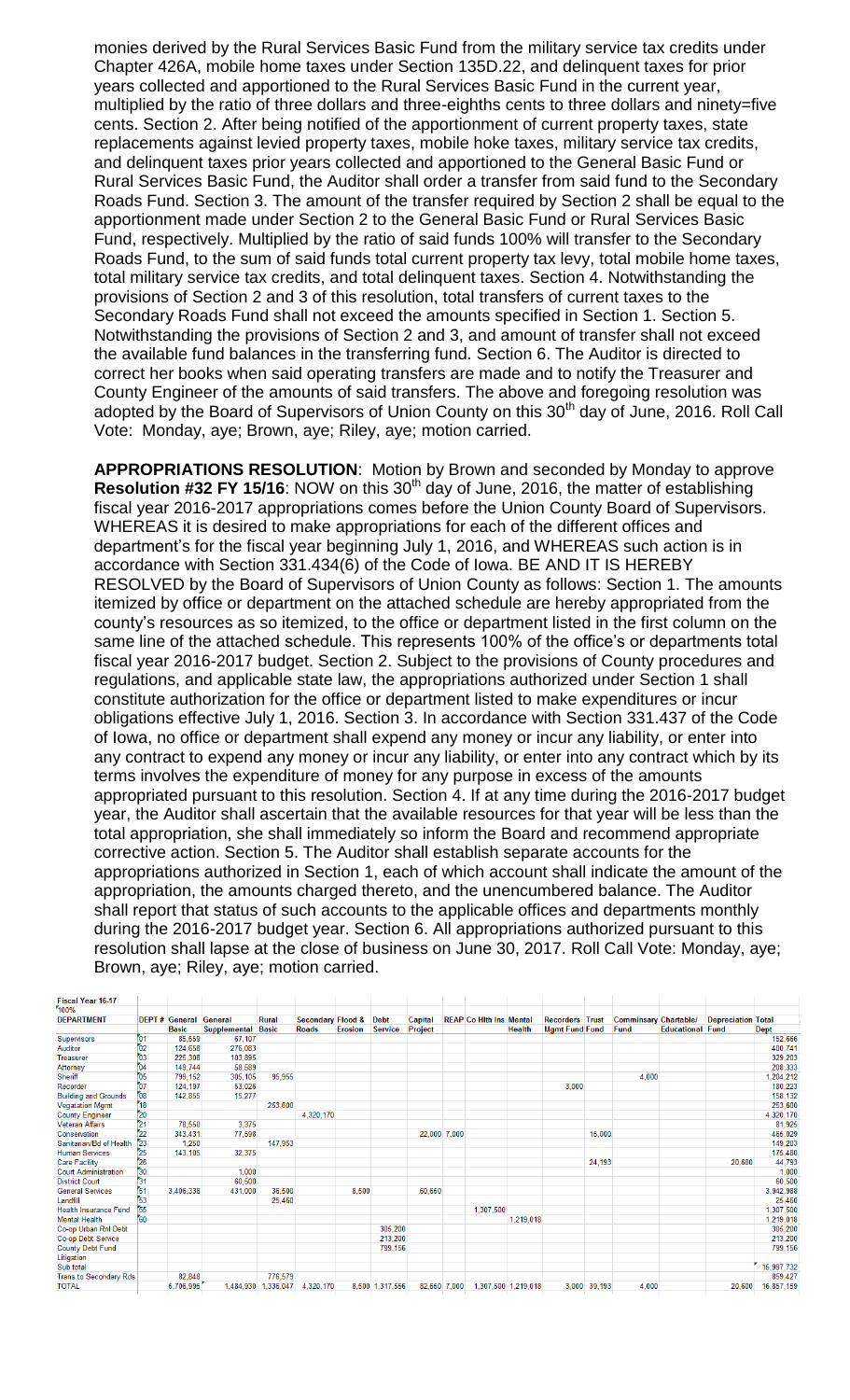**FY 16/17 SALARIES**: Motion by Monday and seconded by Brown to approve FY 16/17 Salaries. All voting aye, motion carried.

| <b>SUPERVISORS</b>         |             | <b>BOARD OF HEALTH</b>   |             |  |
|----------------------------|-------------|--------------------------|-------------|--|
| Ron Riley                  | 27,253.00   | Amanda Husband           | $17.01$ /hr |  |
| Dennis Brown               | 27,253.00   |                          |             |  |
| Lois Monday                | 27,253.00   | <b>SECONDARY ROADS</b>   |             |  |
|                            |             | <b>Steve Akes</b>        | 98,005.00   |  |
| <b>AUDITOR</b>             |             | Larry Latham             | 76,226.18   |  |
| Sandy Hysell               | 51,920.95   | Brenda Mahan             | 18.47 /hr   |  |
| <b>Tandy Steele</b>        | 42,575.18   | Shawn Allen              | 20.90 /hr   |  |
| Lindsay Campbell           | 41,536.76   | Orval Auten              | 20.90 /hr   |  |
| Amber Hamm                 | 36,344.67   | <b>Brent Bates</b>       | $20.64$ /hr |  |
|                            |             | Gary Blazek              | 20.90 /hr   |  |
| <b>TREASURER</b>           |             | Jeffery Eslinger         | 20.90 /hr   |  |
| Kelly Busch                | 51,920.95   | Jason Hayes              | 20.90 /hr   |  |
| Jenny Wheeler              | 42,575.18   | Robert Hepp              | 20.90 /hr   |  |
| <b>Stacey Graham</b>       | 41,536.76   | Albert Hysell            | 20.90 /hr   |  |
| <b>Ellie Miller</b>        | 16.00 /hr   |                          | $20.64$ /hr |  |
|                            |             | Stacy Loy                |             |  |
| Kevin Provost              | 13.00 /hr   | Robert Marquart          | $21.29$ /hr |  |
|                            |             | Roger McIntire           | 20.90 /hr   |  |
| <b>RECORDER</b>            |             | Gary McNichols           | 20.90 /hr   |  |
| Pauletta White             | 51,920.95   | Kevin McVay              | 20.90 /hr   |  |
| Katie Carlton              | 42,575.18   | <b>Mitchell Morris</b>   | 20.90 /hr   |  |
| Judy Hopkins               | 11.50 /hr   | Larry Murdock            | 20.99 /hr   |  |
|                            |             | Doug Proffitt            | $20.90$ /hr |  |
| <b>BUILDINGS/GROUNDS</b>   |             | <b>Scott Schultz</b>     | $21.37$ /hr |  |
| Paul Boden                 | 41,609.94   | Dennis M Seddon          | 20.90 /hr   |  |
| Shaun Lauer                | 15.00 /hr   | Jim Smith                | $21.37$ /hr |  |
|                            |             | <b>Wade Starlin</b>      | 20.90 /hr   |  |
| <b>ATTORNEY</b>            |             | Roger Tucker             | 21.29 /hr   |  |
| Tim Kenyon                 | 93,987.57   | <b>Clint Vicker</b>      | 20.90 /hr   |  |
| <b>Teri Siddens</b>        | 42,055.97   | Mike Ward                | 20.90 /hr   |  |
|                            |             | <b>Rick Ramaeker</b>     | 11.25 /hr   |  |
| <b>SHERIFF</b>             |             |                          |             |  |
| <b>Rick Piel</b>           | 69,909.32   | <b>ASSESSOR</b>          |             |  |
| <b>Steven Maitlen</b>      | 59,422.92   | <b>Theresa Pudenz</b>    | 51,920.95   |  |
| Dan McNeill                | 26.27 /hr   | Vicki Smith              | 43,094.39   |  |
| Chad Woods                 | 24.81 /hr   | Joni Cook                | 37,383.09   |  |
| <b>Brian Burkhalter</b>    | 24.81 /hr   |                          |             |  |
| Cory Luther                | 24.81 /hr   | <b>EMERGENCY MGMT</b>    |             |  |
| Tracy Chapman              | 20.75 /hr   | Jo Duckworth             | 43,066.26   |  |
| Dorie Shiltz               | 21.76 /hr   |                          |             |  |
| Josh Christensen           | 19.66 /hr   | <b>SANITARY LANDFILL</b> |             |  |
| <b>Christie Bristow</b>    | 18.73 /hr   | Amy Schultes             | $17.88$ /hr |  |
| Jake McGuire               | $18.73$ /hr | <b>Beth Edwards</b>      | $10.60$ /hr |  |
| Josh Winebrenner           | 18.73 /hr   | <b>Richard Tucker</b>    | 9.00 / hr   |  |
| Eric Denton                | 17.95 /hr   |                          |             |  |
| Kenneth Jensen             | 17.95 /hr   | <b>MENTAL HEALTH CPC</b> |             |  |
|                            |             | Lori Nosekabel           | 68,546.50   |  |
| <b>VETERAN AFFAIRS</b>     |             | Rita Aistrope            | 51,409.88   |  |
| <b>Tom Hawks</b>           | $15.45$ /hr | Emily Nosekabel          | $12.36$ /hr |  |
| <b>COUNTY CONSERVATION</b> |             |                          |             |  |
| Doug Jones                 | 51,920.95   |                          |             |  |
| Joseph Mayhew              | 42,055.97   |                          |             |  |
| Michael Hilger             | 42,055.97   |                          |             |  |
| Dick Stream                | 13.00 /hr   |                          |             |  |

**CASH COUNT**: Motion by Monday and seconded by Brown to approve the end of the fiscal year cash count. Roll Call Vote: Brown, aye; Riley, aye; Monday, aye; motion carried.

**CLAIMS**: Motion by Brown and seconded by Monday to pay claims 127695-127752. All voting aye, motion carried.

| 0001 GENERAL BASIC FND |          | 0011 RURAL SERVICES BASIC |        |
|------------------------|----------|---------------------------|--------|
| 4IMPRINT               | 6.564.05 | BANKERS LEASING           | 55.79  |
| ABEL                   | 72.00    | GRMC.                     | 771.33 |
| <b>ACS GOVERNMENT</b>  | 1.206.25 | <b>OFFICE MACHINES</b>    | 244.66 |